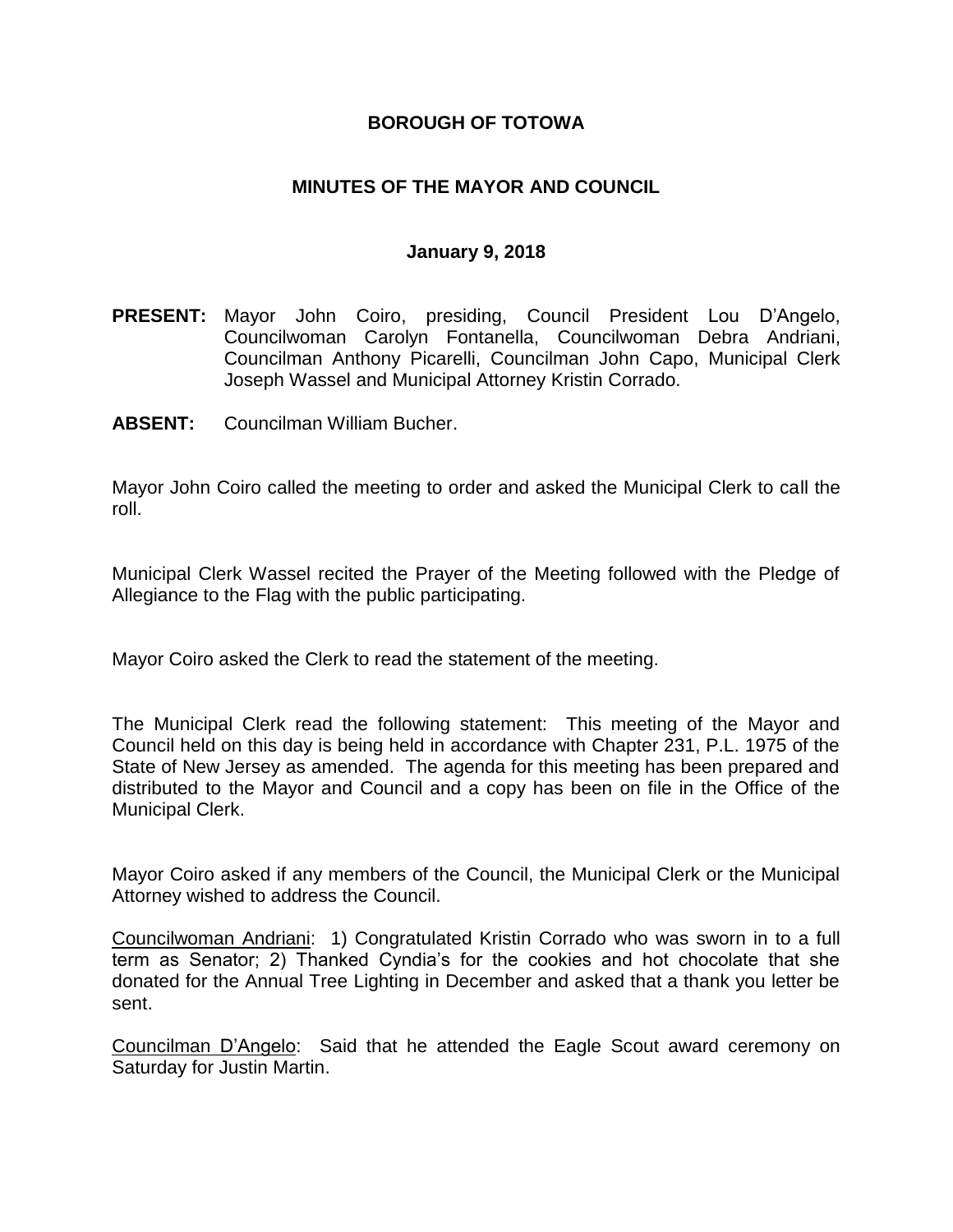At this point Mayor Coiro announced that he will change the order of the meeting in order to make the presentation to Eagle Scout Justin Martin.

COMMITTEE ON LEGISLATION & ORDINANCES:

There was a motion by Councilman Capo, seconded by Councilman Picarelli to adopt the following Proclamation In Honor And Recognition Of Eagle Scout Justin Martin. On roll call vote, all members of the Council present voted in the affirmative.

## PROCLAMATION IN HONOR AND RECOGNITION OF EAGLE SCOUT JUSTIN MARTIN

WHEREAS, Justin Martin is a member of St. James Boy Scout Troop #26, St. James Church, Totowa, New Jersey; and

WHEREAS, Justin Martin began his Scouting career in First Grade and has been an active member dedicating his time and efforts to earning over 30 Merit Badges; and

WHEREAS, Justin Martin has dedicated himself to fulfilling the necessary requirements to attain the rank of Eagle Scout and has learned many skills while working to obtain the required merit awards and has also learned valuable life lessons through volunteering with Scouting; and

WHEREAS, for his community service project, Justin Martin refinished the kitchen for the Borough of Totowa Fire Rescue Squad located on Mitchell Avenue and this project included new sheet rock, painting, new cabinets, flooring, electrical and plumbing work; and

WHEREAS, Justin Martin's participation, service to the community and merit awards have fulfilled the requirements leading to the award of the rank of Eagle Scout, the highest honor bestowed upon a Scout member.

NOW, THEREFORE, BE IT PROCLAIMED that the Mayor and Council of the Borough of Totowa, County of Passaic and State of New Jersey do hereby give special recognition to Justin Martin upon achieving the rank of Eagle Scout and congratulate Justin Martin on obtaining this prestigious honor.

BE IT FURTHER PROCLAIMED that this Proclamation be made a part of the permanent records of the Borough of Totowa and that a copy of said Proclamation be presented to Justin Martin and his family.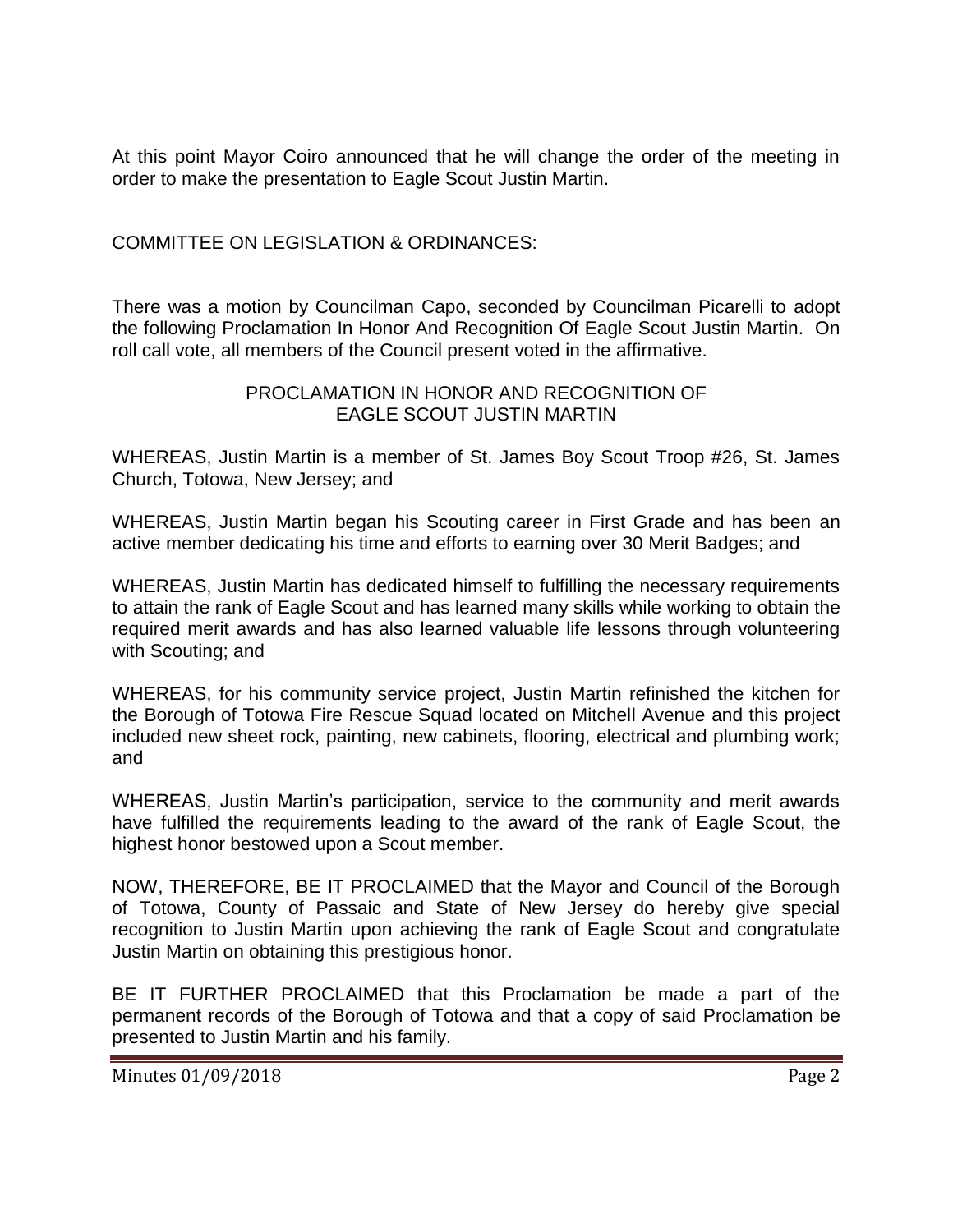Mayor Coiro called Justin to the front of the dais and thanked him for his donation to Fire Rescue and said that it takes a special person to become an Eagle Scout. Read some excerpts from the Proclamation and presented it to Justin. Members from Fire Rescue also came to the front of the room and presented Justin with a plaque.

There was a motion by Councilman Capo, seconded by Councilman Picarelli to approve Raffle License Application No. 2071 for the Passaic Valley Band Association for an On-Premise 50/50 to be held on February 3, 2018 at the Totowa Elks Lodge. On roll call vote, all members of the Council present voted in the affirmative.

There was a motion by Councilman Capo, seconded by Councilman Picarelli to approve Raffle License Application Nos. 2072, 2073 & 2074 for FOWA Rescue, Inc. for a Tricky Tray, On-Premise 50/50 and Off-Premise 50/50 to be held on April 26, 2018 at The Bethwood. On roll call vote, all members of the Council present voted in the affirmative.

# CITIZENS HEARD:

There were no citizens who wished to be heard.

There was a motion by Councilman D'Angelo, seconded by Councilwoman Fontanella to approve the Minutes of the Mayor and Council for the meeting of December 12, 2017. On roll call vote, all members of the Council present voted in the affirmative.

There was a motion by Councilman D'Angelo, seconded by Councilwoman Fontanella to approve the Minutes of the Mayor and Council for the Reorganization Meeting of January 1, 2018. On roll call vote, all members of the Council present voted in the affirmative.

# COMMITTEE ON FINANCE:

There was a motion by Councilman Picarelli, seconded by Councilman D'Angelo to approve Resolution No. 2018-02 for the payment of bills. On roll call vote, all members of the Council present voted in the affirmative.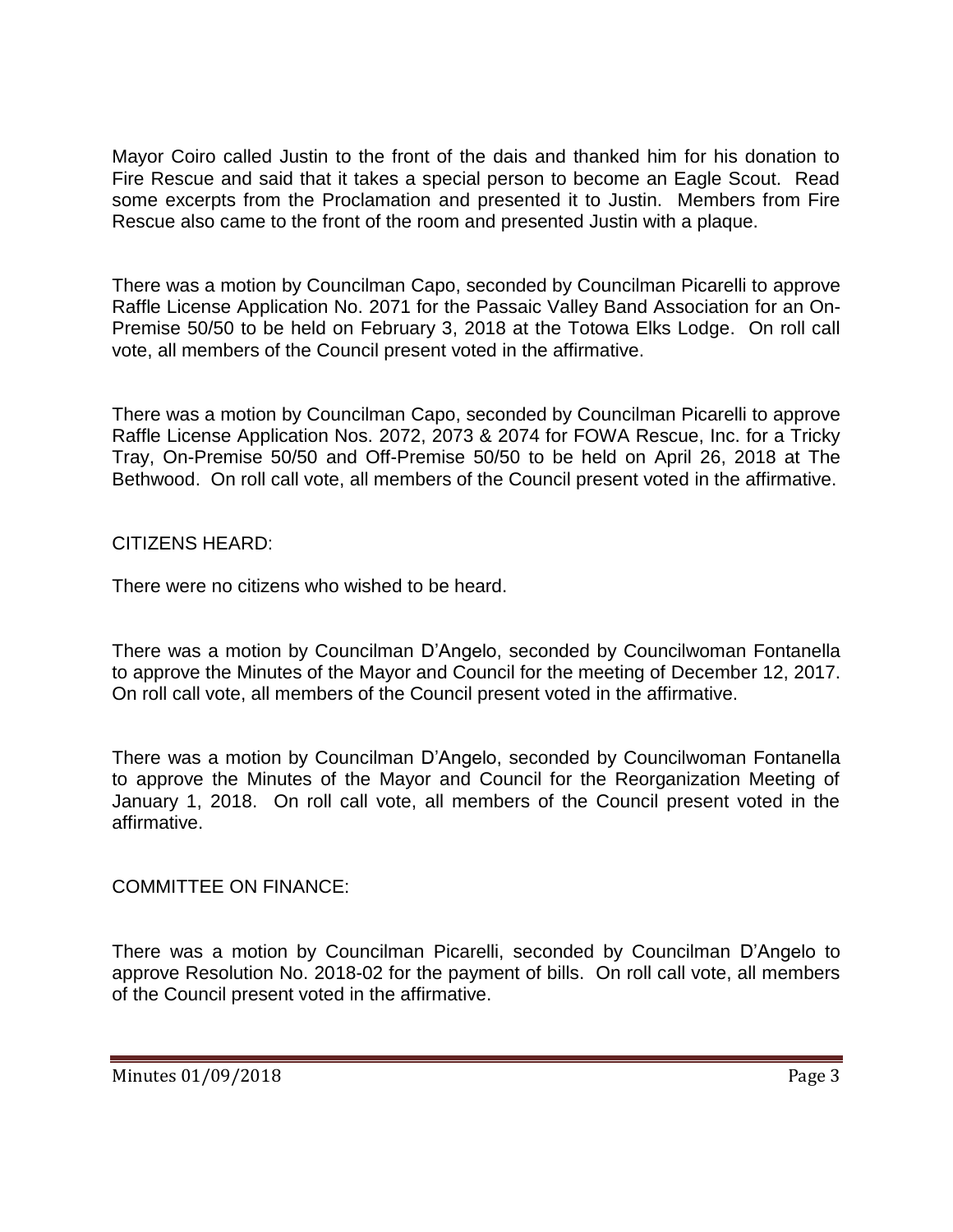There was a motion by Councilman Picarelli, seconded by Councilman D'Angelo to adopt the following resolution authorizing the Tax Collector to waive and eliminate any credits or balances for any account under \$10.00 for the year 2017. On roll call vote, all members of the Council present voted in the affirmative.

## RESOLUTION

WHEREAS, there are taxpayers who have minor credits or balances (under \$10.00) on their accounts regarding property taxes for the year 2017; and

WHEREAS, the Borough is permitted to waive payment of these small credits or balances.

NOW, THEREFORE, BE IT RESOLVED, that the Tax Collector is hereby authorized to waive and eliminate any credits or balances for any account under \$10.00 for the year 2017.

A letter was received from the employees of the Municipal Complex requesting permission to switch the following holidays: Election Day, Tuesday, November  $6<sup>th</sup>$  for the day after Thanksgiving, Friday, November 23, 2018. There was a motion by Councilman Picarelli, seconded by Councilman D'Angelo to approve the request. On roll call vote, all members of the Council present voted in the affirmative.

COMMITTEE ON PUBLIC SAFETY:

There was a motion by Councilman D'Angelo, seconded by Councilwoman Fontanella to adopt the following Resolution Authorizing The Submission Of A Strategic Plan For The Governor's Council On Alcoholism And Drug Abuse Fiscal Year 2019 Grant Cycle July 1, 2018 To June 30, 2019. On roll call vote, all members of the Council present voted in the affirmative.

# RESOLUTION NO. 28-2018

RESOLUTION AUTHORIZING THE SUBMISSION OF A STRATEGIC PLAN FOR THE GOVERNOR'S COUNCIL ON ALCOHOLISM AND DRUG ABUSE FISCAL YEAR 2019 GRANT CYCLE JULY 1, 2018 TO JUNE 30, 2019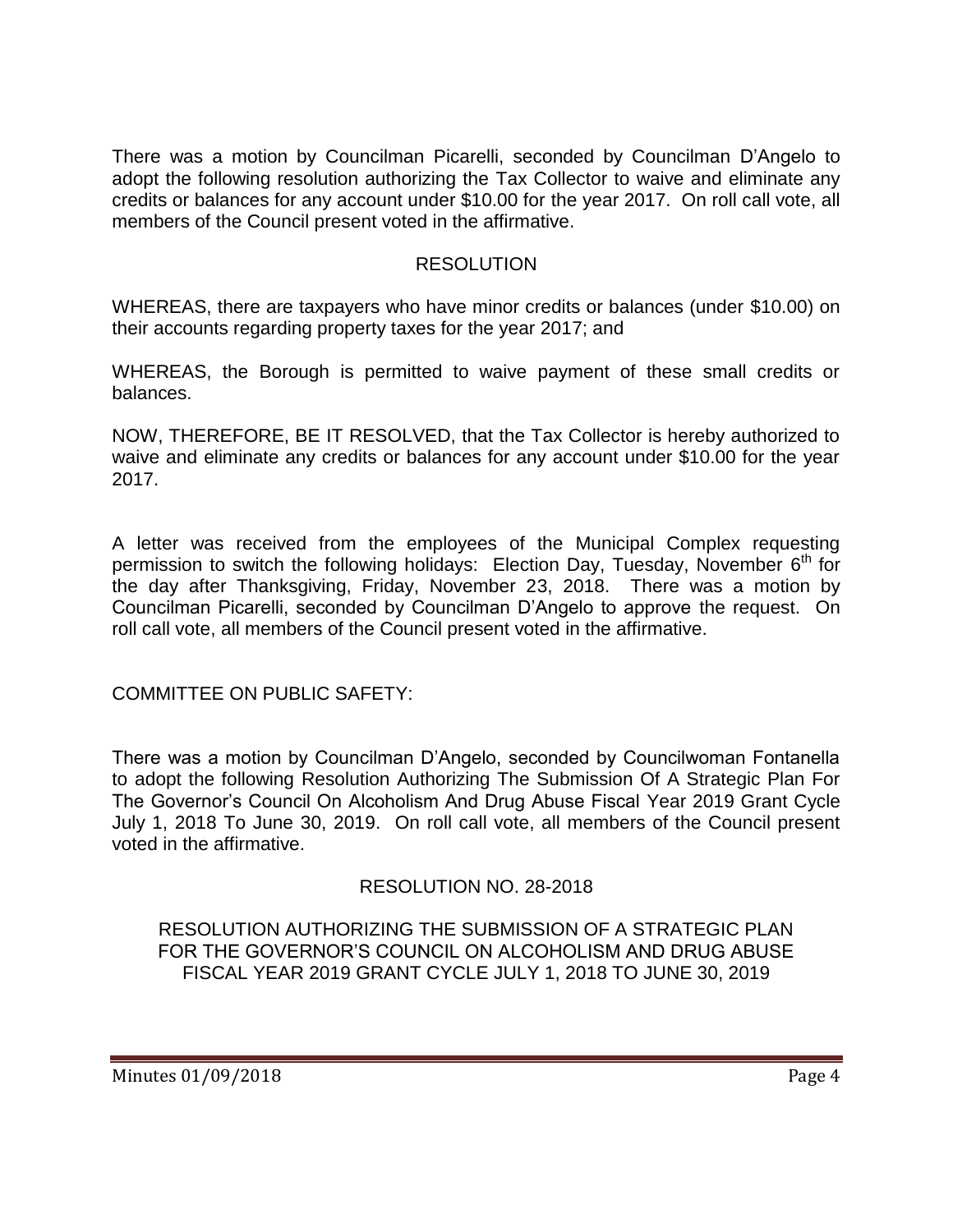WHEREAS, the Governor's Council on Alcoholism and Drug Abuse established the Municipal Alliances for the Prevention of Alcoholism and Drug Abuse in 1989 to educate and engage residents, local government and law enforcement officials, schools, nonprofit organizations, the faith community, parents, youth and other allies in efforts to prevent alcoholism and drug abuse in communities throughout New Jersey; and

WHEREAS, the Mayor and Council of the Borough of Totowa, County of Passaic, State of New Jersey recognizes that the abuse of alcohol and drugs is a serious problem in our society amongst persons of all ages and therefore has an established Municipal Alliance Committee; and

WHEREAS, the Mayor and Council of the Borough of Totowa further recognizes that it is incumbent upon not only public officials but upon the entire community to take action to prevent such abuses in our community; and

WHEREAS, the Mayor and Council of the Borough of Totowa has applied for funding to the Governor's Council on Alcoholism and Drug Abuse through the County of Passaic.

NOW, THEREFORE, BE IT RESOLVED, that the Mayor and Council of the Borough of Totowa, County of Passaic, State of New Jersey hereby recognizes the following:

1. The Mayor and Council of the Borough of Totowa do hereby authorize submission of a strategic plan for the Totowa Municipal Drug Alliance grant for the period of July 1, 2018 to June 30, 2019 (FY2019) in the amount of:

| DEDR                   | \$22,440.00 |
|------------------------|-------------|
| Cash Match \$ 5,610.00 |             |
| In-Kind                | \$16,830.00 |

2. The Mayor and Council of the Borough of Totowa acknowledge the terms and conditions for administering the Municipal Alliance grant, including the administrative compliance and audit requirements.

COMMITTEE ON PUBLIC WORKS:

There was a motion by Councilman Capo, seconded by Councilman Picarelli to approve Payment Estimate No. 1 in the amount of \$42,800.00 to Longo Electrical-Mechanical, Inc. for the SCADA System. On roll call vote, all members of the Council present voted in the affirmative.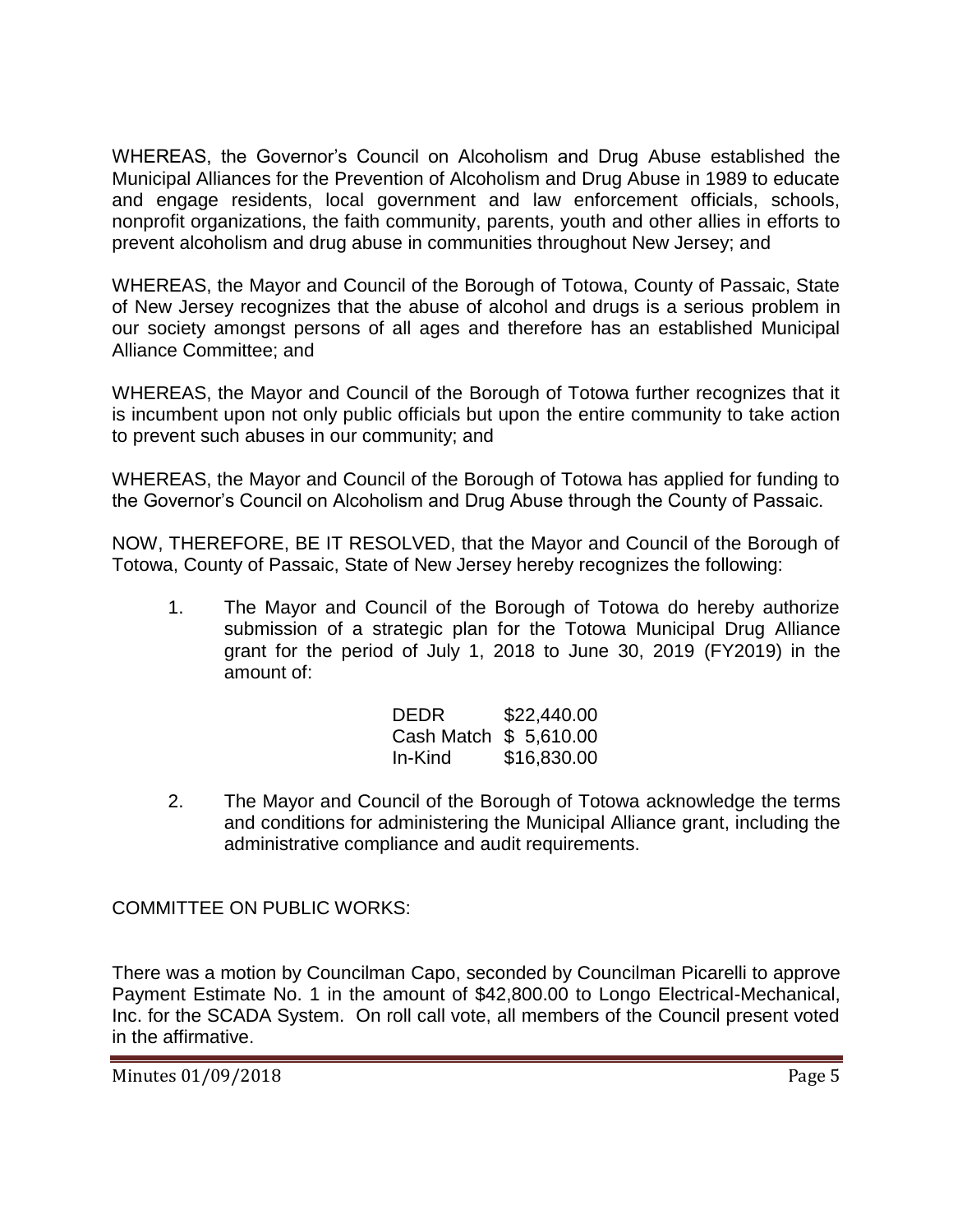A letter was received from DPW Superintendent Jim Niland requesting permission to switch the following holidays: Lincoln's Birthday, Monday, February 12<sup>th</sup> for Christmas Eve, Monday, December 24<sup>th</sup>; and Election Day, Tuesday, November  $6<sup>th</sup>$  for the day after Thanksgiving, Friday, November 23, 2018. There was a motion by Councilman Capo, seconded by Councilman Picarelli to approve the request. On roll call vote, all members of the Council present voted in the affirmative.

COMMITTEE ON ENGINEERING & PUBLIC PROPERTY:

There was no report.

# COMMITTEE ON LIAISON & INSPECTION:

There was a motion by Councilwoman Andriani, seconded by Councilman Capo to adopt the following Resolution Authorizing The Issuance Of A Non-Recourse Redevelopment Area Bond (NJDC Project) Of The Borough Of Totowa, In The County Of Passaic, New Jersey In An Aggregate Principal Amount Of \$300,000. On roll call vote, all members of the Council present voted in the affirmative.

# RESOLUTION NO. 29-2018

#### RESOLUTION AUTHORIZING THE ISSUANCE OF A NON-RECOURSE REDEVELOPMENT AREA BOND (NJDC PROJECT) OF THE BOROUGH OF TOTOWA, IN THE COUNTY OF PASSAIC, NEW JERSEY IN AN AGGREGATE PRINCIPAL AMOUNT OF \$300,000

WHEREAS, pursuant to the Local Redevelopment and Housing Law, *N.J.S.A.* 40A:12A-1 *et seq.* (the "Redevelopment Law" or the "Act"), and that certain redevelopment plan adopted by ordinance of the Council (the "Borough Council") of the Borough of Totowa, a public body corporate and politic of the State of New Jersey (the "Borough") on February 23, 2016, as amended through April 25, 2017 (as the same may be further amended from time to time, the "Redevelopment Plan"), the Borough and NJDC Urban Renewal, LLC (the "Redeveloper") entered into that certain Redevelopment Agreement, dated June 15, 2017 (as the same may be further amended from time to time, the "Redevelopment Agreement") with respect to the property known as Block 154, Lot 19 and Block 154.01, Lot 1 on the Borough's tax map (the "Project Area") and designated by resolution of the Borough Council as an "area in need of redevelopment" in accordance with the Redevelopment Law; and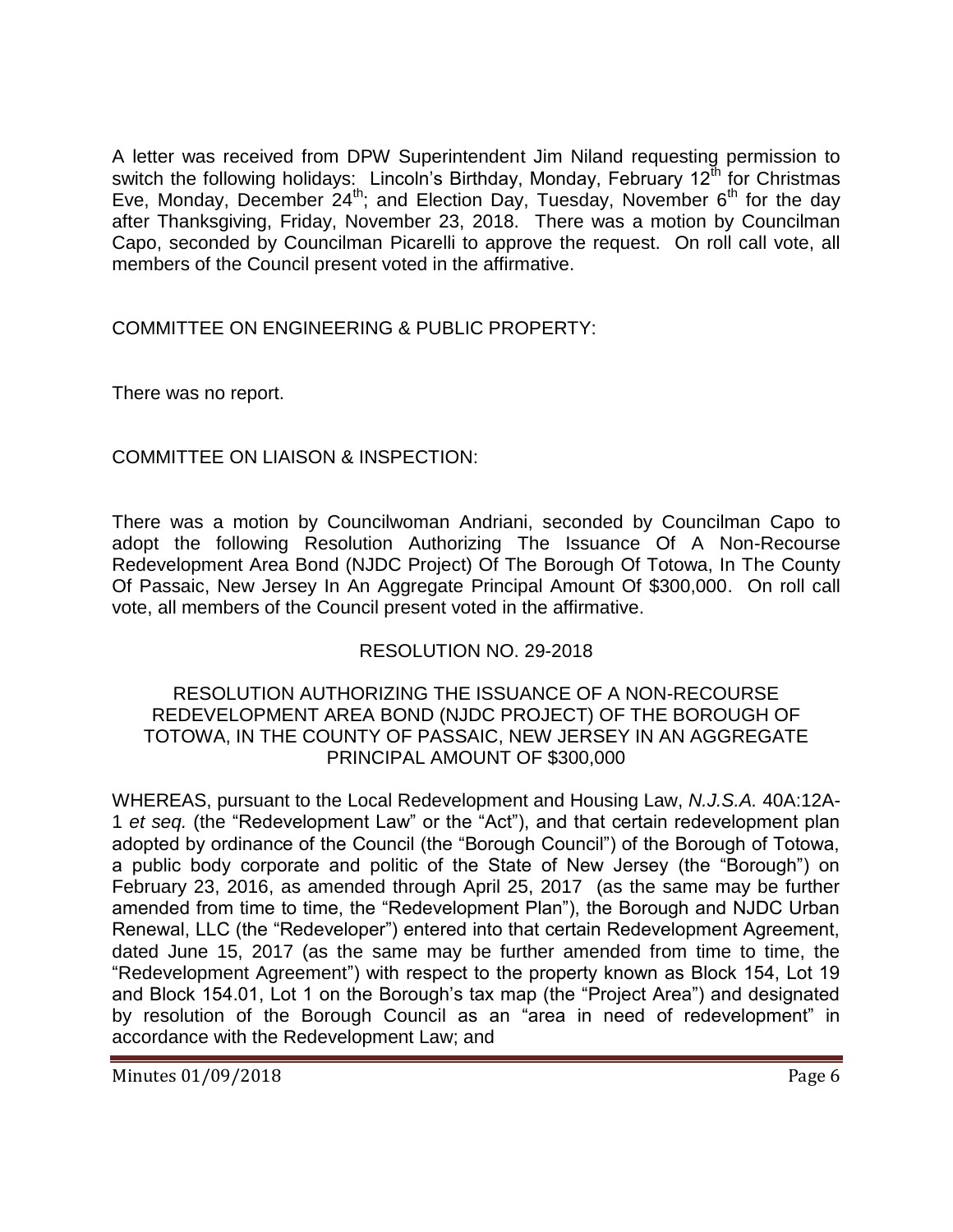WHEREAS, pursuant to the Redevelopment Agreement, the Redeveloper will construct, on the Project Area, a project consisting of a data center along with supporting parking and related improvements (collectively, the "Project"); and

WHEREAS, the provisions of the Long Term Tax Exemption Law, *N.J.S.A.* 40A:20-1 *et seq.* (the "Long Term Tax Exemption Law") authorize the Borough to accept, in lieu of real property taxes, an annual service charge paid by the Redeveloper; and

WHEREAS, on November 28, 2017, the Borough Council adopted Ordinance No. 12- 2017(the "Financial Agreement Ordinance"), approving the Redeveloper's application for tax exemption in connection with the Project pursuant to the Long Term Tax Exemption Law, in exchange for which the Redeveloper agreed to make payments to the Borough of an annual service charge in lieu of taxes; and

WHEREAS, pursuant to the Financial Agreement Ordinance, dated November 28, 2017, the Borough and the Redeveloper entered into that certain Financial Agreement (the "Financial Agreement") pursuant to which the Redeveloper will make the abovedescribed payments to the Borough, known as an "annual service charge" in the amounts and at the times set forth in the Financial Agreement (the "Annual Service Charge"); and

WHEREAS, pursuant to the Redevelopment Area Bond Financing Law, *N.J.S.A*. 40A:12A-64 *et seq*. (the "RAB Law"), a municipality may issue bonds to finance redevelopment projects pursuant to a redevelopment plan within an area in need of redevelopment, which bonds may be secured by an annual service charge; and

WHEREAS, pursuant to *N.J.S.A.* 40A:12A-29(A)(3) and *N.J.S.A.*40A:12A-67(G), the Borough Council authorized by resolution the application to the Local Finance Board of a \$300,000.00 Non-Recourse Redevelopment Area Bond (the "Bond"); and

WHEREAS, on December 13, 2017, the Local Finance Board met, reviewed and approved the application by the Borough Council for the Bond; and

WHEREAS, as an inducement to the Redeveloper to construct the Project, and in furtherance of the purposes of the Act and the RAB Law, the Borough intends to issue a Non-Recourse Redevelopment Area Bond (NJDC Project), in the principal amount of \$300,000.00, in one series, which Bond shall be secured by a pledge of the Annual Service Charge in the amount of \$10,000.00 per year for each year in which the Annual Service Charge is paid in full; and

WHEREAS, the Bond is hereby authorized to be issued and executed and secured by a pledge of the Annual Service Charge for the payment of the principal of the Bond.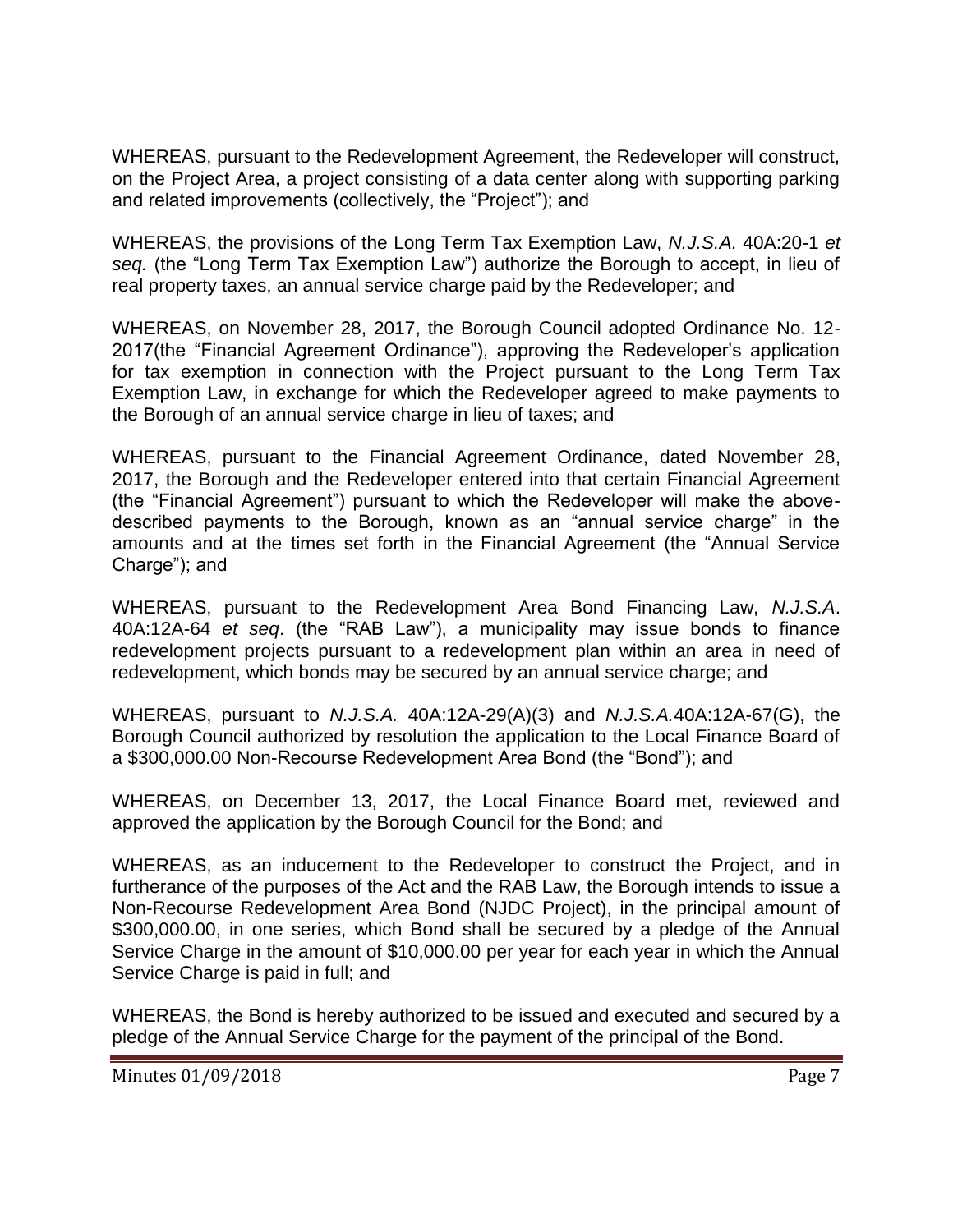NOW, THEREFORE, BE IT RESOLVED BY THE MAYOR AND BOROUGH COUNCIL OF THE BOROUGH OF TOTOWA, IN THE COUNTY OF PASSAIC, NEW JERSEY, AS FOLLOWS:

Section 1. Determination to Issue. To accomplish the purposes and objectives of the Redevelopment Law and the RAB Law, the Borough hereby determines to finance a portion of the costs of the Project. In order to finance the Project as set forth herein, the Bond is hereby authorized to be issued in the principal amount of \$300,000.00. The Bond will be secured by a pledge of the payments in lieu of taxes (the "PILOTs") to be generated within a portion of the Borough's Redevelopment Area. The Bonds will not be a general obligation to the Borough. The Bond shall be issued in the form, shall mature and shall have such other details and provisions as are set forth in the form of the Bond attached hereto as Exhibit A.

Section 2. Bond Constitutes a Special, Limited Obligation. The Bond shall be a special, limited obligation of the Borough, payable solely out of the Annual Service Charge, and all such Annual Service Charge is hereby irrevocably pledged to the payment of the Bond. The payment of the principal of the Bond shall be secured by the pledge and assignment of the Annual Service Charge and certain rights of the Borough as provided in the Financial Agreement. Neither the members of the Borough Council nor any person executing the Bond issued pursuant to this Resolution, the Redevelopment Law and the RAB Law shall be liable personally for the Bond by reason of the issuance thereof. The Bond shall not be in any way a debt or liability of the Borough other than to the limited extent set forth herein. NEITHER THE FAITH AND CREDIT NOR TAXING POWER OF THE BOROUGH IS PLEDGED TO THE PAYMENT OF, THE PRINCIPAL OF THE BOND.

Section 3. Authorization and Execution of Bond. (a) The Bond shall mature not more than 30 years from the date of its issuance and, in any event, not prior to the termination of the Financial Agreement and shall be issued in an aggregate principal amount of \$300,000.00. The Bond shall not bear interest. A certificate evidencing the terms of the sale of the Bond to the purchaser (the "Purchaser") shall be executed by the Chief Financial Officer (the "Award Certificate"). The Bond shall be sold as a direct private purchase to the Redeveloper or an affiliate of the Redeveloper.

(b) The Mayor, Borough Clerk and Chief Financial Officer (each an "Authorized Officer") are each hereby authorized to execute and deliver the Bond on behalf of the Borough. The Bond shall be executed by the Mayor, the Chief Financial Officer and the Clerk of the Borough and shall be issued in the form of one physical certificate registered in the name of the Purchaser.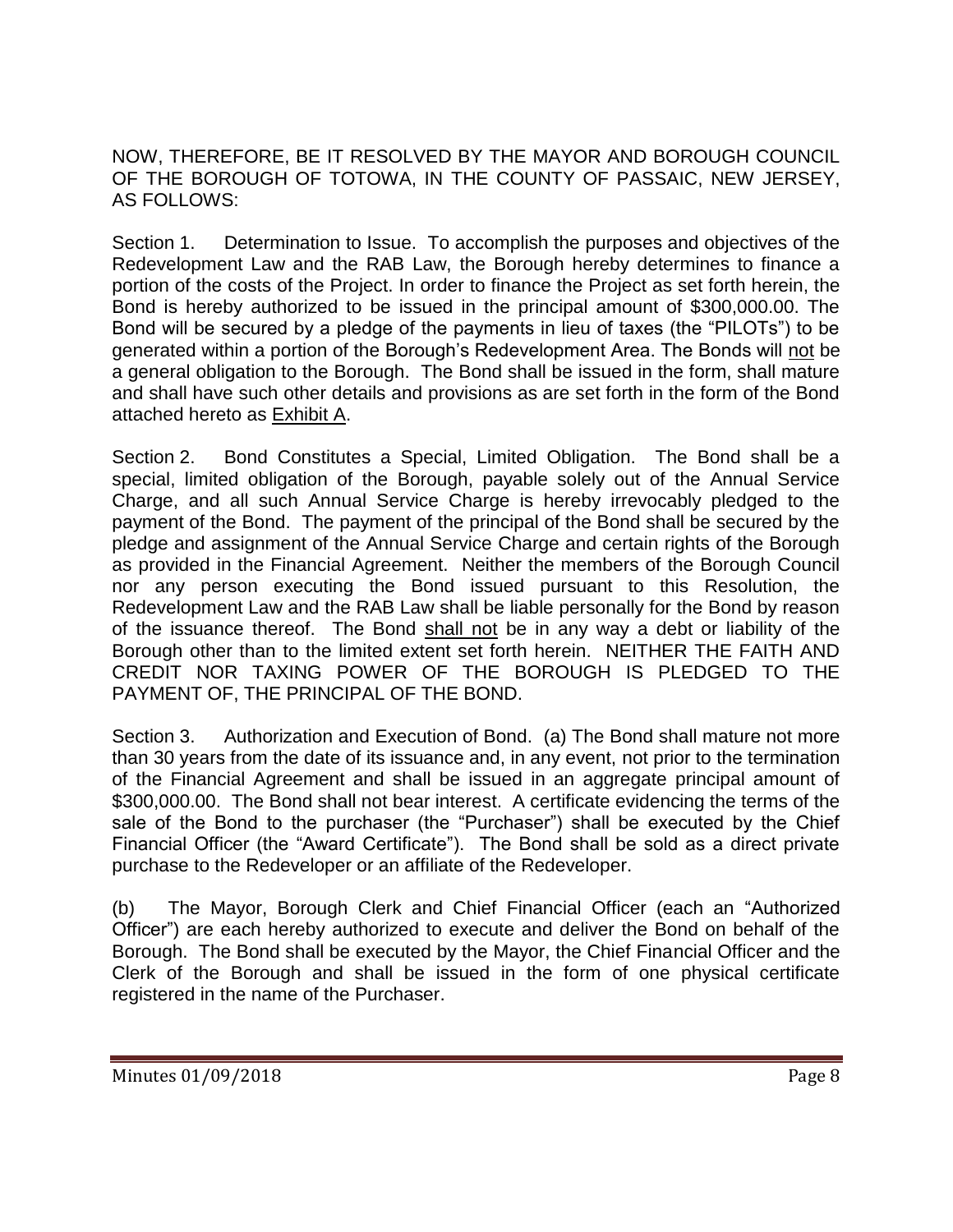Section 4. Delivery of the Bond. Following execution of the Bond, each Authorized Officer is each hereby authorized to deliver the Bond to the Purchaser against receipt of the purchase price or unpaid balance thereof. The proceeds from the sale and issuance of the Bond shall be retained by the Borough for the Project.

Section 5. Limitations of Liability of Borough. The Borough shall not incur any responsibility in respect of the Bond other than in connection with the duties or obligations explicitly set forth herein, in the Bond and the Financial Agreement. No provision of this Resolution, the Bond, the Financial Agreement or any agreement, document, instrument or certificate executed, delivered or approved in connection with the issuance, sale, delivery or administration of the Bond shall require the Borough to expend or risk its own general funds, the obligations and liabilities of the Borough hereunder being payable solely from the Annual Service Charge. In the event of any default by the Borough hereunder, the liability of the Borough to the Bondholder shall be enforceable only against the Annual Service Charge that may be made available for such purposes under the RAB Law, and there shall be no other recourse for damages by the Bondholder against the Borough, its officers, members, agents and employees, or any of the property now or hereafter owned by it or them.

Section 6. The Borough covenants to take such action as the Bondholder shall reasonably request, in order that the Bondholder may realize the benefits of the right to receive the Annual Service Charge; such actions may include, but shall not be limited to, conducting an in rem tax foreclosure action in accordance with the provisions of *N.J.S.A.* 54:5-1 *et seq*. Upon the happening and continuance of any Default under the Financial Agreement beyond applicable cure periods and upon receipt of the written request of the Bondholder, the Borough shall proceed to protect and enforce its rights and the rights of the Bondholder under the laws of the State and the terms of the Financial Agreement, by such suits, actions or special proceedings in equity or at law, including, without limitation, directing the Borough to commence an *in rem* tax foreclosure pursuant to the Financial Agreement or mandamus, or by proceedings in the office of any board or office having jurisdiction, either for the specific performance of any covenant, condition or agreement contained in the Bond or the Financial Agreement or for the enforcement of any proper legal or equitable remedy. If the Bondholder shall have proceeded to enforce the rights of the Bondholder under the Bond and Financial Agreement and such proceedings shall have been discontinued or abandoned for any reason or shall have been determined adversely to the Bondholder, then the Bondholder shall be restored to its position and rights hereunder, and all rights, remedies and powers of the Bondholder shall continue as though no such proceedings had taken place.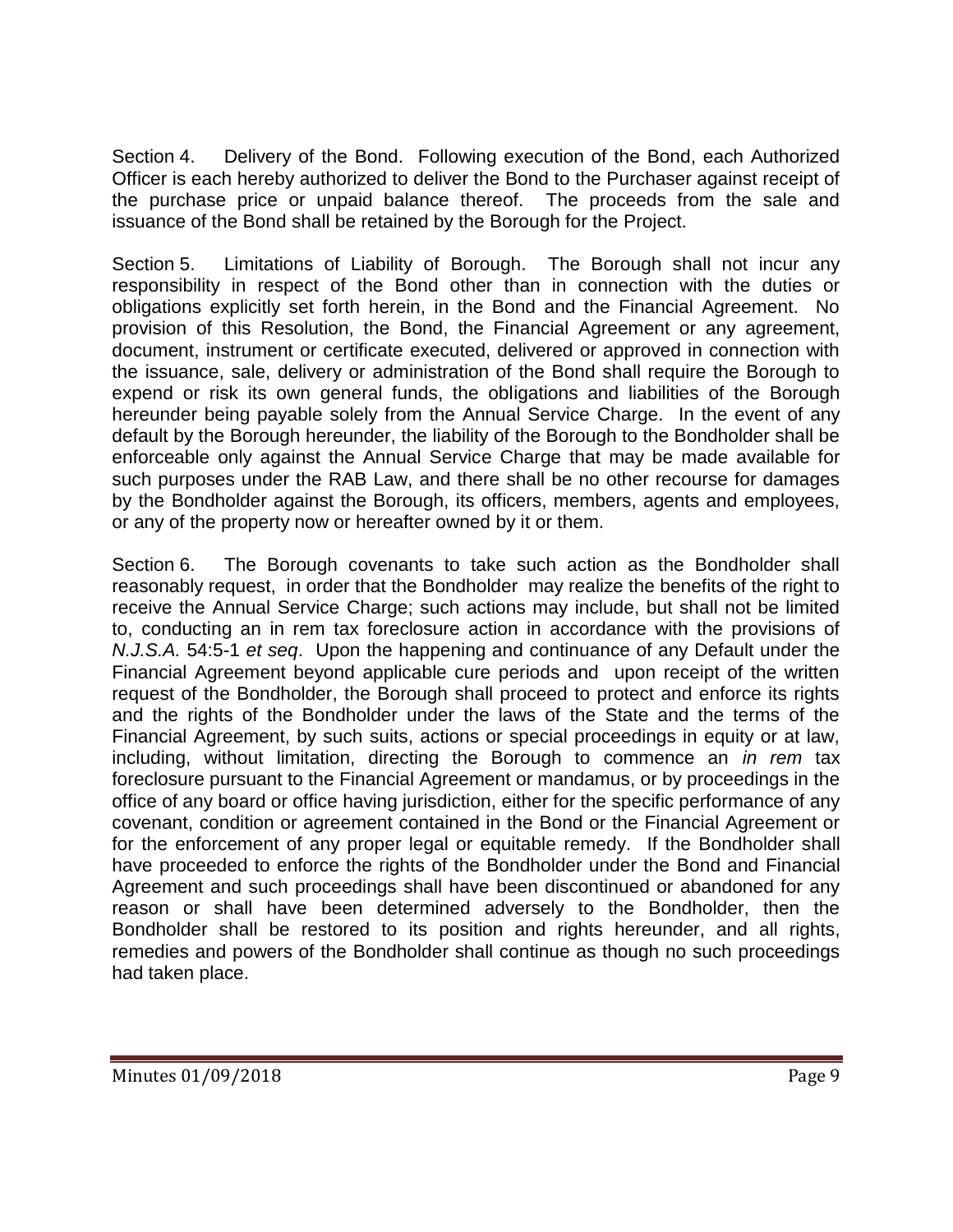Section 7. Incidental Action. Each Authorized Officer is hereby authorized to execute and deliver such other papers, instruments, certificates, opinions, affidavits and documents, including, without limitation, the pledge and assignment of the Annual Service Charge, and to take such other action as may be necessary or appropriate in order to carry out the purpose of this Resolution, including effectuating the execution and delivery of any closing certificates required in connection with the issuance of the Bond, and the issuance and sale of the Bond, all in accordance with the foregoing sections hereof.

Section 8. Independent Determination by Purchaser. The Bond authorized herein is being issued to the Purchaser with the understanding that it is being held for the Purchaser's own account and that the Purchaser has made its own independent investigation and judgment about the credit and security for the payment of such Bond. Any sale or assignment by the Purchaser of such Bond shall be on the same terms and conditions as set forth herein. The Borough will act as the paying agent for the Bond. Pursuant to the terms of the Financial Agreement, the Borough will collect the Annual Service Charge in quarterly installments on February 1, May 1, August 1 and November 1 and, on each date and upon receipt of each such quarterly installment, will deposit one-fourth of the debt secured of the Bond into a separate trust account for the benefit of the Purchaser. The Borough shall make payment to the Purchaser of the principal amount of the Bond due, out of the Annual Service Charge. In the event of a Payment Default resulting from the failure of the Entity (as defined in the Financial Agreement) to pay the Annual Service Charge payment then due and owing, the Borough will determine the amount of the Annual Service Charge shortfall and shall deposit a pro rata amount of the quarterly Annual Service Charge into the trust account for the benefit of the Purchaser.

Section 9. Construction. In case any one of more of the provisions of this Resolution or the Bond issued hereunder shall for any reason be held illegal or invalid, such illegality or invalidity shall not affect any other provision of this Resolution and the Bond shall be construed and enforced as if such illegal or invalid provision had not been contained therein.

Section 10. Effective Date. This Resolution shall take effect immediately upon adoption.

There was a motion by Councilwoman Andriani, seconded by Councilman Capo to adopt the following Resolution Authorizing An Agreement With Sterling Consultants, LLC For The Development Of A Community Forestry Management Plan. On roll call vote, all members of the Council present voted in the affirmative.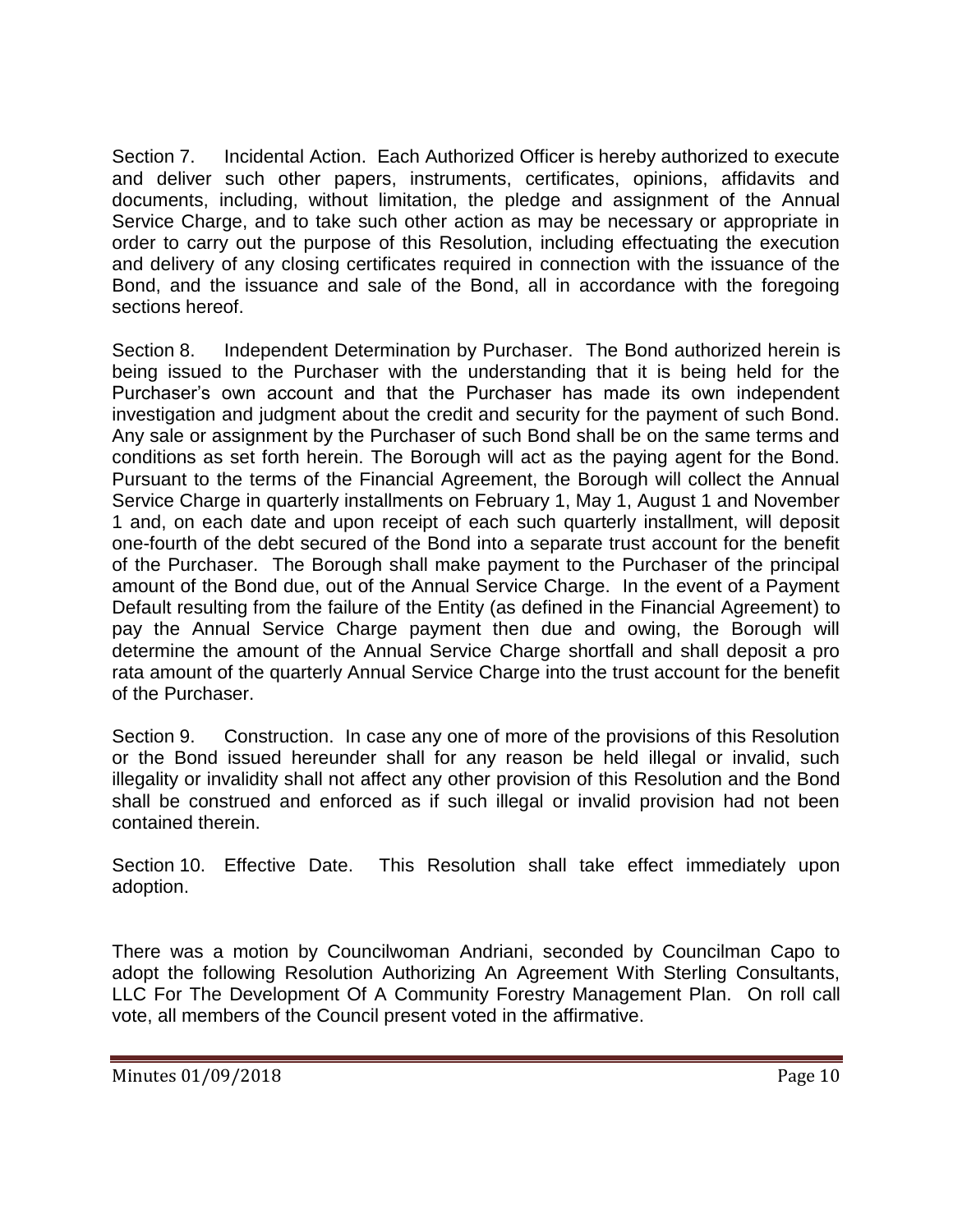# RESOLUTION NO. 30-2018

## RESOLUTION AUTHORIZING AN AGREEMENT WITH STERLING CONSULTANTS, LLC FOR THE DEVELOPMENT OF A COMMUNITY FORESTRY MANAGEMENT PLAN

WHEREAS, by Ordinance No. 05-2004 adopted March 9, 2004, the Mayor and Council of the Borough of Totowa established a Shade Tree Commission for the Borough of Totowa, to preserve and enhance the Borough's physical and aesthetic appearance and develop standards governing the planting of all trees, brush, vines, shrubs and ground cover upon Borough-owned land; and

WHEREAS, the Borough of Totowa Shade Tree Commission has recommended that the Mayor and Council of the Borough of Totowa retain the services of a licensed and certified arborist to a develop a Community Forestry Management Plan ("CMFP") for the Borough of Totowa that will meet the Borough's needs along with the requirements of the New Jersey Shade Tree and Community Forestry Assistance Act; and

WHEREAS, the Borough of Totowa Shade Tree Commission solicited proposals from licensed and certified arborists to provide the necessary consulting services to a develop a CMFP; and

WHEREAS, Sterling Consultants LLC, 35 Mickeljohn Avenue, Little Falls, New Jersey 07424, has submitted a proposal to provide the consulting services for the sum of \$2,125.00, a copy of which is on file in the office of the Borough of Totowa Municipal Clerk; and

WHEREAS, the Mayor and Council of the Borough of Totowa did on January 9, 2018 examine the proposal submitted by Sterling Consultants LLC; and

WHEREAS, pursuant to the applicable New Jersey State laws, these professional services may be authorized without public bidding.

NOW, THEREFORE, BE IT RESOLVED, that the Mayor and Council of the Borough of Totowa do hereby authorize Sterling Consultants LLC to provide the consulting arborist services and develop a Community Forestry Management Plan for the Borough of Totowa.

BE IT FURTHER RESOLVED, that the Municipal Council of the Borough of Totowa does hereby authorize the Mayor and Municipal Clerk to execute any and all necessary instruments relating thereto.